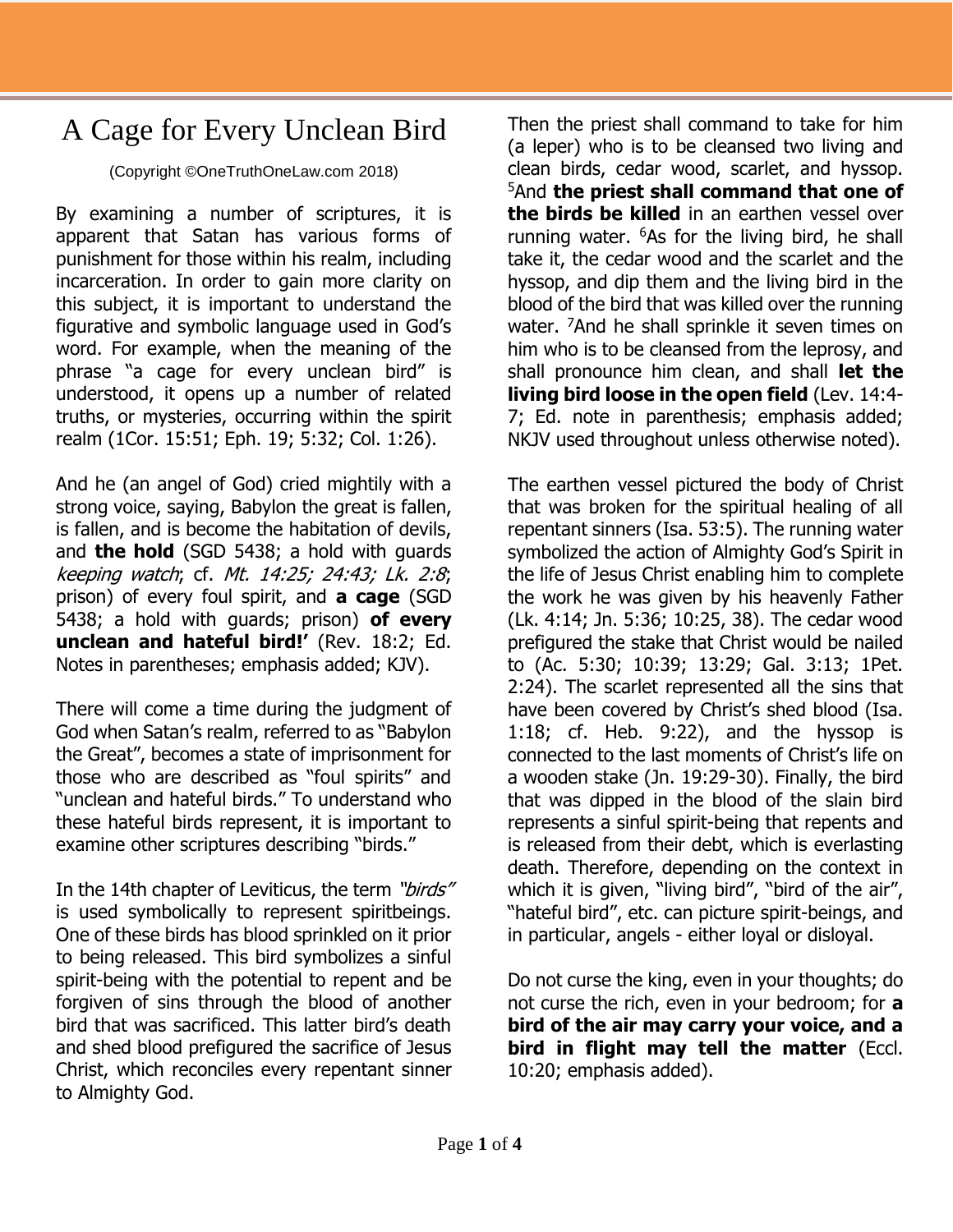In this case, "a bird of the air" is a reference to a spiritual messenger and not a physical bird that is incapable of speaking any human language.

Are they (angels) not all ministering spirits sent forth to minister for those who will inherit salvation? (Heb. 1:14; Ed. note in parenthesis)

Jesus Christ spoke to "imprisoned birds" prior to the flood during the time of Noah.

For Christ also suffered once for sins, the just for the unjust, that he might bring us (you) to God, being put to death in the flesh but made alive by the Spirit, <sup>19</sup>by which also he went and preached to **the spirits in prison** (cf. Rev. 18:2), <sup>20</sup>who formerly were disobedient, when once the longsuffering (patience) of God waited in the days of Noah, while the ark was being prepared, in which a few, that is, eight souls, were saved through water (prefiguring baptism; cf. 1Pet. 3:21) (1Pet. 3:18; Ed. notes in parentheses; emphasis added).

This is the same "prison" that the demons did not want to be sent to during the time of Christ's earthly ministry.

And when he (Christ) stepped out on the land, there met him a certain man from the city who had demons and for a long time wore no clothes, nor did he live in a house but in the tombs. 28When he saw Jesus, he cried out, fell down before him, and with a loud voice said, 'What have I to do with you, Jesus, Son of the Most High God? I beg you, do not torment me!' (Lk. 8:27-28; Ed. note in parenthesis)

Jesus asked him, saying, 'What is your name?' And he said, 'Legion,' because many demons had entered him.  $31$ And they begged him that he would not command them to go into the abyss (SGD 12; bottomless pit) (Lk. 8:30-31; Ed. note in parenthesis; emphasis added).

The abyss, mentioned by this Legion of demons, is a place of total isolation and therefore synonymous with being dead. This is why the same Greek word was used to describe the three days and nights that Christ was in the grave.

Or, 'who will descend into the abyss (SGD 12; bottomless pit)?' (that is, to bring Christ up from the dead) (Rom. 10:7; Ed. note in parenthesis)

> ARE THEY (ANGELS) NOT ALL MINISTERING SPIRITS SENT FORTH TO MINISTER FOR THOSE WHO WILL INHERIT SALVATION? Hebrews 1:14; Ed note in parenthesis

Satan is described as the king of the bottomless pit, which is not a physical location.

And **they** (*locusts*; symbol of a specific group of demons; cf. vs 2-3) **had a king over them the angel of the bottomless pit**, whose name in Hebrew is Abaddon (Destruction), but in Greek he has a name Apollyon (Destroyer) (Rev. 9:11; Ed. notes in parentheses; emphasis added).

It is not a coincidence that the demons in Revelation 9:1-3 are described as locusts because these insects remain as *nymphs* underground for most of their lives prior to emerging as adults after multiple stages of development known as *instars*. While still nymphs they feed on *xylem sap* from roots and use their strong front legs for digging.

It is this place of restraint, where the "locusts" live, that Satan will be cast into at the time of Christ's return to rule this planet.

And he (God's loyal angel) cast him (Satan; vs. 2) into the bottomless pit (SGD 12), and shut him up, and set a seal on him (cf. Dan. 6:17; Mt.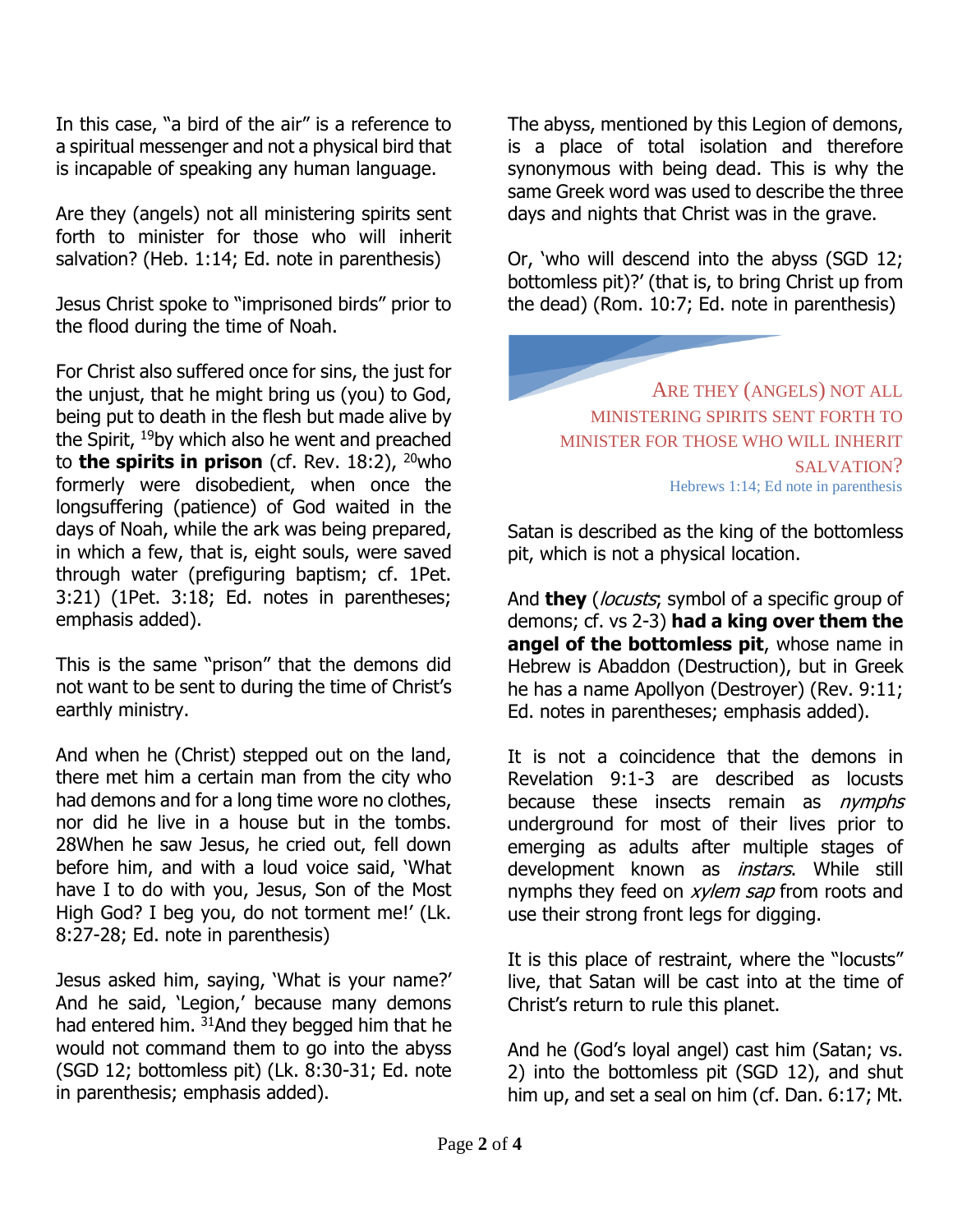27:66), so that he should deceive the nations no more till the thousand years were finished. But after these things he must be released for a little while (Rev. 20:3; Ed. notes in parentheses).

In essence, Satan is going to be placed into the same prison that "holds" some "hateful birds", "locusts", "foul spirits" and "unclean birds". So, he will be keeping company with these members of the fallen host for approximately a thousand years. Metaphorically, he will be "rubbing shoulders" with those he is responsible for mistreating and confining to the bottomless pit. Therefore, it should be no surprise that the demons who spoke with Christ did not want to go there. Instead, they preferred to go into a herd of swine (Lk 8:33). This information may come as a surprise to some, but it shows that not all of Satan's spirit-followers are happy with him (Rev. 12:4). In fact, the next prophecy confirms that some of the fallen host eventually turn on Satan, and undo his schemes (Dan. 8:23). Apparently, it will be some of the demons who Satan will make deals with in order to garner their support for the battle that will occur upon his release at the end of Christ's millennial rule on this planet.

And the ten horns (symbol of leaders) which you (John) saw are ten kings (from the fallen host) who have received no kingdom as yet (because they are still restrained in the abyss), but they receive authority for one hour as kings with the beast.  $13$ These are of one mind, and they will give their power and authority to the beast.  $14$ These will make war with the Lamb, and the Lamb will overcome them, for he is Lord of lords and King of kings… (Rev.17:12-14; Ed. notes in parentheses).

And **the ten horns which you saw on the beast, these will hate the harlot** (symbol of Satan's corrupt civil and religious system), make her desolate and naked, eat her flesh and burn

her with fire (Rev. 17:16; Ed. note in parenthesis; emphasis added).

Another group of fallen angels were placed in custody pending their final judgment, and this was done at God's command between the time of Adam and Noah.

For if God did not spare the angels who sinned, but cast them down to Tartarus and delivered them into chains of darkness, to be reserved for judgment (2Pet. 2:4).

According to The Companion Bible, Tartarus is a Greek word, not used elsewhere or at all in the Septuagint translation of the Bible. Homer describes it as subterranean (cf. Dt. 32:22) and the prison of the Titans, or giants (Rephaim) who rebelled against Zeus. The Septuagint uses the terms *gigas and titanes* from where we get the word titan, in several places in the Greek translation of the Old Testament. Apart from the reference to Zeus, if there is any validity to this, the Rephaim will have an opportunity to repent following their resurrection from the dead at the end of Christ's millennial rule on earth. Some misread Isaiah 26:14 and interpret it as saying that Rephaim will never be resurrected, which it does not state. Instead, the memory of these giants has perished in the same manner that anyone's memory ceases following death.

They are dead, they will not live; they are Rephaim, they will not rise (in the first resurrection). Therefore You have punished and destroyed them, and made all their memory perish (Isa. 26:14; Ed. note in parenthesis; emphasis added).

For the living know that they will die; but the dead know nothing, and they have no more reward, for **the memory of them is forgotten** (Eccl. 9:5; emphasis added).